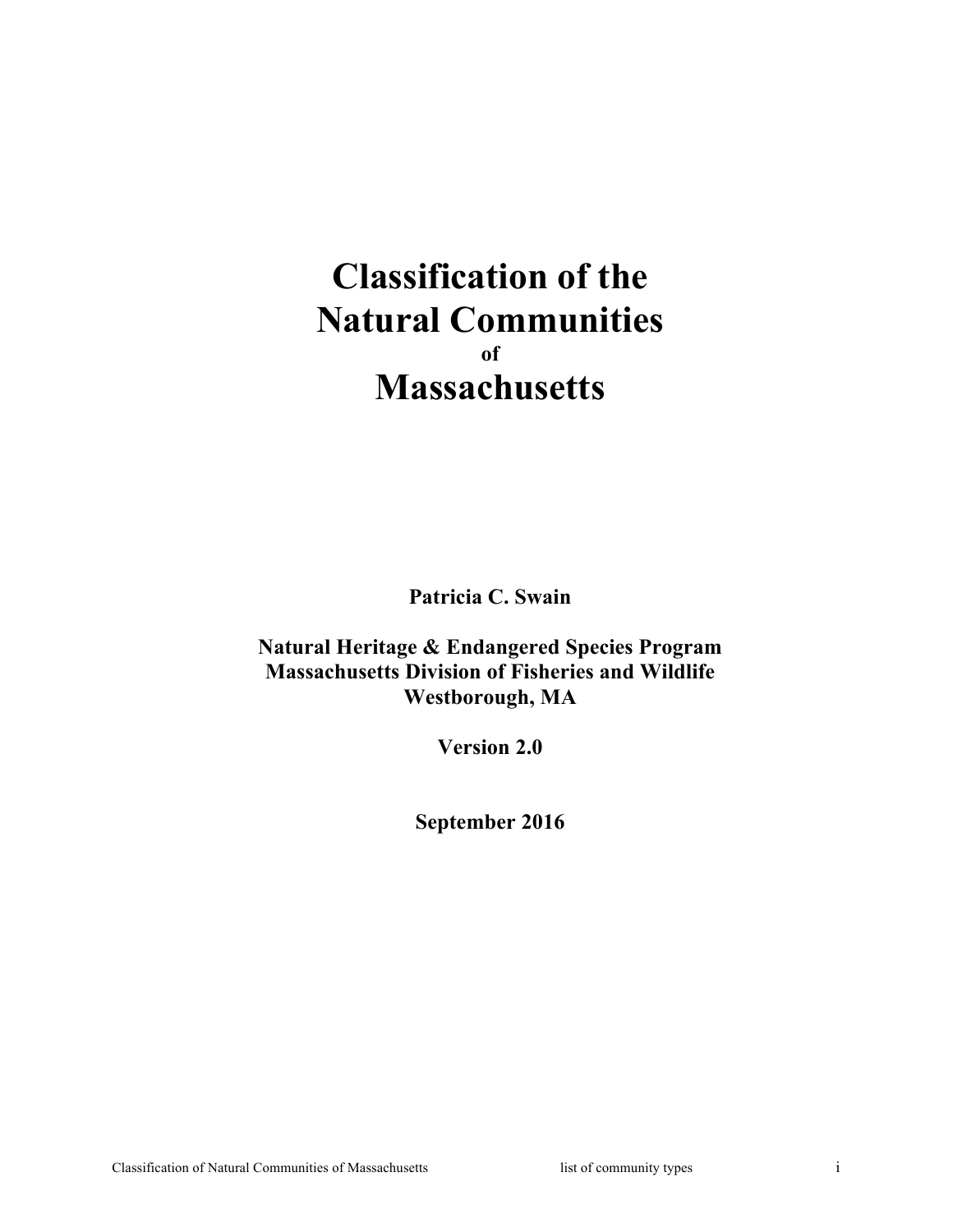# **CONTENTS**

| <b>ACKNOWLEDGEMENTS</b>        |                                                                                                   |  |
|--------------------------------|---------------------------------------------------------------------------------------------------|--|
| <b>TABLE OF CONTENTS</b>       |                                                                                                   |  |
| <b>INTRODUCTION</b>            |                                                                                                   |  |
|                                |                                                                                                   |  |
| <b>TERRESTRIAL COMMUNITIES</b> |                                                                                                   |  |
|                                | FOREST/WOODLAND (Greater than about 25% tree cover)                                               |  |
|                                | Deciduous Forest; broad leaved (generally deciduous) trees >75% of the cover                      |  |
|                                | Forest Seep Community                                                                             |  |
|                                | Maritime Forest/Woodland                                                                          |  |
|                                | Coastal Forest/Woodland                                                                           |  |
|                                | Sugar Maple - Oak - Hickory Forest                                                                |  |
|                                | Red Oak - Sugar Maple Transition Forest                                                           |  |
|                                | Oak - Tulip Tree Forest                                                                           |  |
|                                | Yellow Oak Dry Calcareous Forest                                                                  |  |
|                                | Chestnut Oak Forest/Woodland                                                                      |  |
|                                | Black Oak - Scarlet Oak Forest/Woodland<br>Open Oak Forest/Woodland                               |  |
|                                | Mixed Oak Forest/Woodland                                                                         |  |
|                                | Oak – Hemlock - White Pine Forest                                                                 |  |
|                                | Dry, Rich Oak Forest                                                                              |  |
|                                | Hickory - Hop Hornbeam Forest/Woodland                                                            |  |
|                                | Oak - Hickory Forest                                                                              |  |
|                                | Successional Northern Hardwood Forest                                                             |  |
|                                | Rich, Mesic Forest Community                                                                      |  |
|                                | Northern Hardwoods - Hemlock - White Pine Forest                                                  |  |
|                                | Conifer Forest/Woodland; conifer trees >75% of the cover and broad leaved trees <25% of the cover |  |
|                                | Forest Seep Community                                                                             |  |
|                                | Maritime Juniper Woodland/Shrubland                                                               |  |
|                                | Maritime Pitch Pine Woodlands on Dunes                                                            |  |
|                                | Successional White Pine Forest                                                                    |  |
|                                | <b>Hemlock Forest</b>                                                                             |  |
|                                | Spruce - Fir - Northern Hardwoods Forest                                                          |  |
|                                | High Elevation Spruce - Fir Forest                                                                |  |
|                                | Mixed Coniferous - Deciduous Forest/Woodland;                                                     |  |
|                                | mixed conifer trees 25-75% of the cover and deciduous 75-25% of the cover                         |  |
|                                | Forest Seep Community                                                                             |  |
|                                | Maritime Forest/Woodland                                                                          |  |
|                                | Coastal Forest/Woodland                                                                           |  |
|                                | Oak – Hemlock - White Pine Forest<br>Pitch Pine - Oak Forest / Woodland                           |  |
|                                | White Pine – Oak Forest                                                                           |  |
|                                | Northern Hardwoods - Hemlock - White Pine Forest                                                  |  |
|                                | Spruce – Fir – Northern Hardwood Forest                                                           |  |
|                                | SHRUBLANDS; Shrubs ( $\le$ -15 ft ( $\le$ 5m) tall) are dominant with >25% cover; trees <25%      |  |
|                                | Maritime and coastal shrublands in the regular salt spray zone See also Estuarine Section         |  |
|                                | Maritime Juniper Woodland/Shrubland                                                               |  |
|                                | Maritime Pitch Pine Woodlands on Dunes                                                            |  |
|                                | Pitch Pine - Scrub Oak Community (may be more than 25% pitch pine)                                |  |
|                                | Ridgetop Pitch Pine - Scrub Oak Community (may be more than 25% pitch pine)                       |  |
|                                | Maritime Erosional Cliff Community                                                                |  |
|                                | Sandplain Heathland                                                                               |  |
|                                | Maritime Shrubland                                                                                |  |
|                                | Scrub Oak Shrubland                                                                               |  |
|                                | Shrublands inland away from the coast                                                             |  |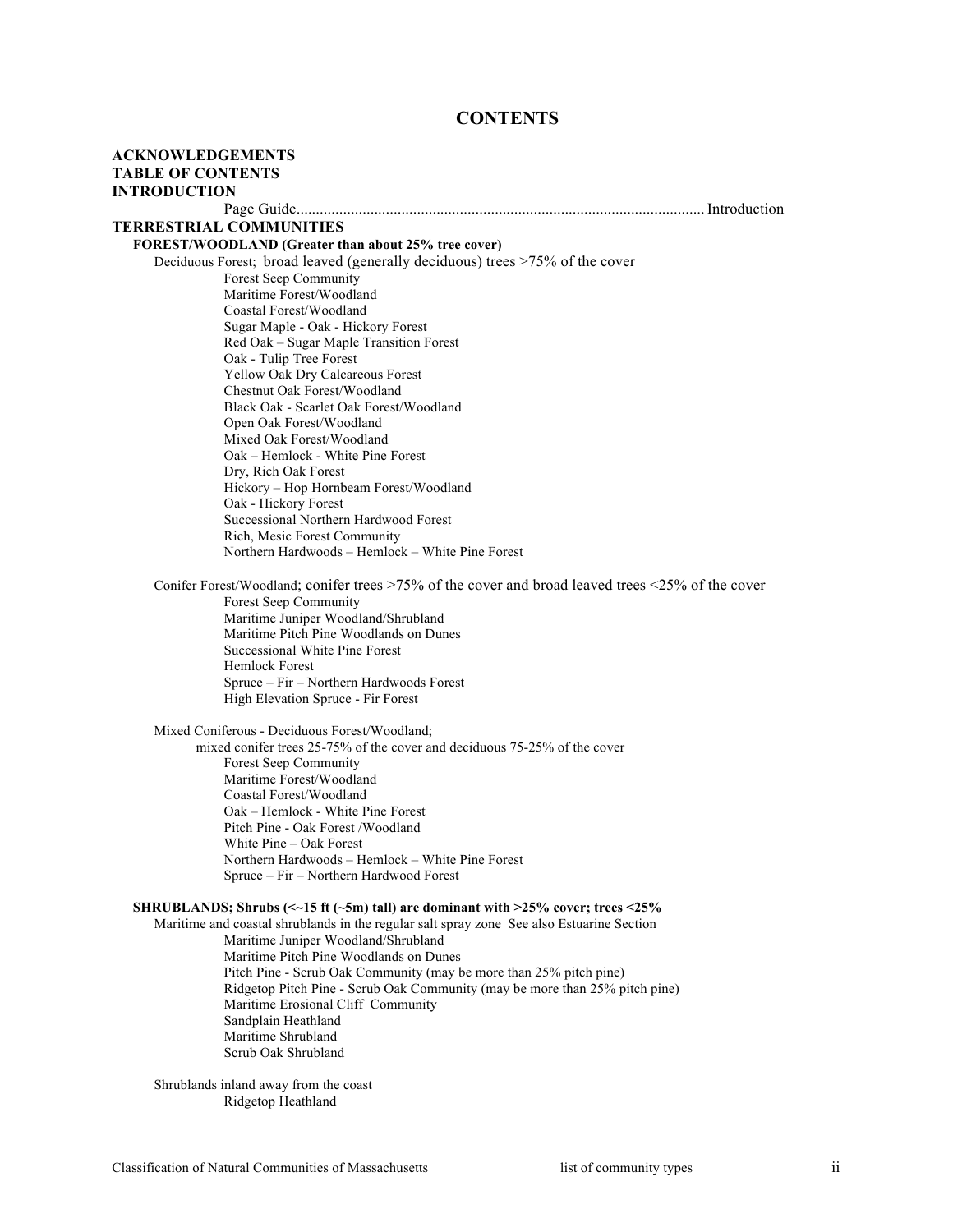Sandplain Heathland - Inland Variant Acidic Rocky Summit/Rock Outcrop Community Circumneutral Rocky Summit / Rock Outcrop Community Calcareous Rocky Summit / Rock Outcrop Community

#### **HERBACEOUS and OPEN Vegetation communities: Not dominated by trees or tall shrubs: Cover of woody vegetation - trees <25%; tall shrubs <25%**

Herbaceous and sparse vegetation in the regular salt spray zone, daily or storm See also Estuarine Section Maritime abutting ocean

Rock Cliff Community Maritime Erosional Cliff Community Maritime Beach Strand Community Not usually abutting ocean but receiving regular storm winds with sand and salt, not directly affected by daily salt spray from tides Maritime Dune Community Sandplain Heathland Sandplain Grassland Cultural Grassland

Herbaceous and sparse vegetation inland from regular, including storm, salt spray Riverside Rock Outcrop Community Sandplain Heathland - Inland Variant Sandplain Grassland - Inland Variant Cultural Grassland Summits and Rock Outcrops Open Talus/Coarse Boulder Community Acidic Rocky Summit/Rock Outcrop Community Circumneutral Rocky Summit / Rock Outcrop Community Calcareous Rocky Summit / Rock Outcrop Community Riverside Rock Outcrop Community Rock Cliff Acidic Rock Cliff Community Circumneutral Rock Cliff Community Calcareous Rock Cliff Community

### **PALUSTRINE COMMUNITIES**

### **FOREST/WOODLAND (Greater than about 25% tree cover)** (Swamp)

Deciduous Forest; broad leaved (generally deciduous) trees >75% of the cover Deciduous Forests/Swamps along rivers Alluvial Hardwood Flat Community Cobble Bar Forest Alluvial Red Maple Swamp High-terrace Floodplain Forest Major-river Floodplain Forest Transitional Floodplain Forest Small-river Floodplain Forest Deciduous Forests/Swamps not along rivers Black Gum - Pin Oak - Swamp White Oak Perched Swamp Red Maple - Black Gum Swamp Red Maple Swamp Red Maple - Black Ash Swamp Red Maple - Black Ash - Bur Oak Swamp Red Maple - Black Ash - Tamarack Calcareous Seepage Swamp Conifer and Mixed Forest; needle leaved (generally evergreen) trees >25% of the cover Alluvial Atlantic White Cedar Swamp Coastal Atlantic White Cedar Swamp Inland Atlantic White Cedar Swamp Northern Atlantic White Cedar Swamp Hemlock Swamp Spruce – Tamarack Bog Red Spruce Swamp Rich Conifer Swamp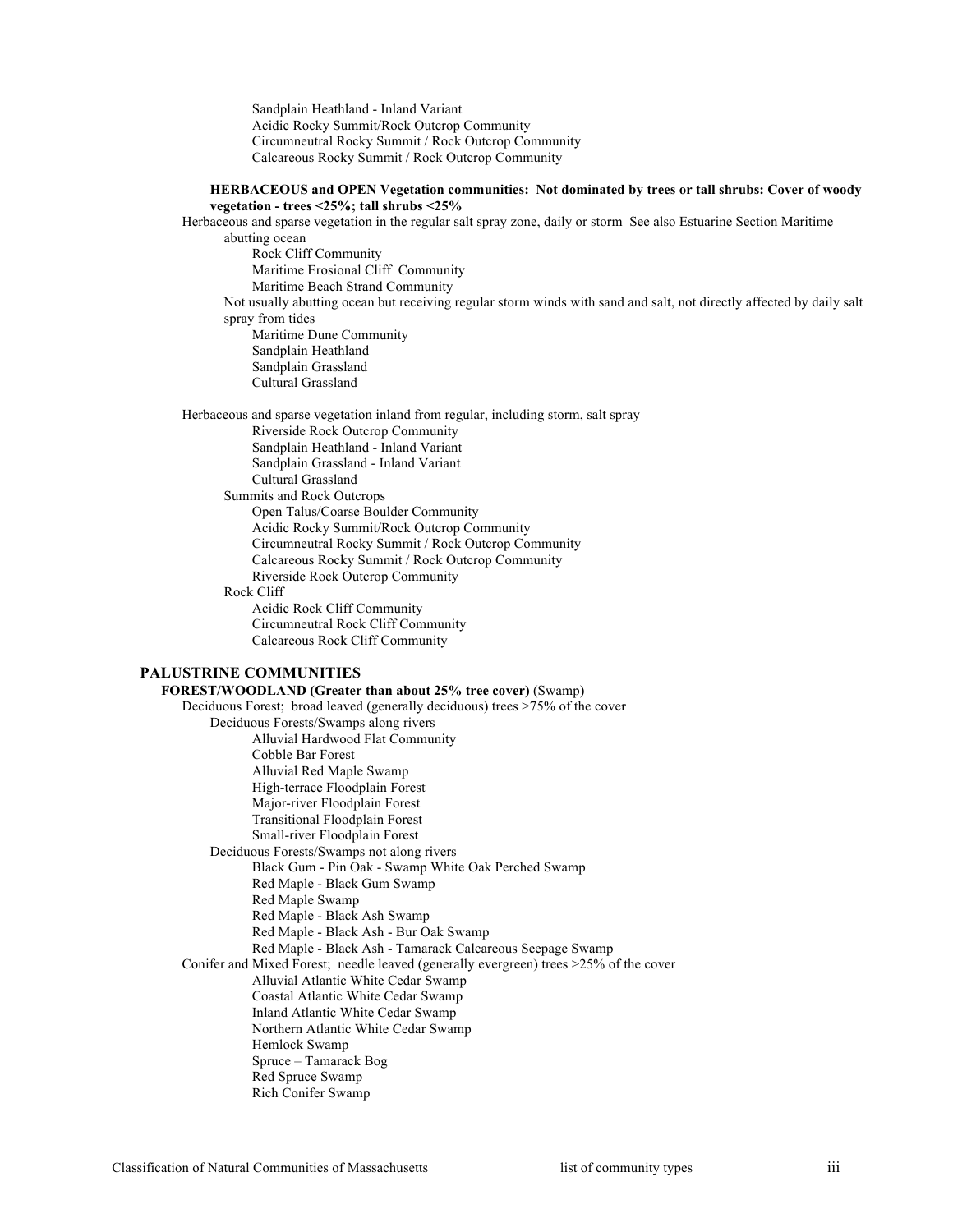#### **SHRUBLANDS, wetlands dominated by shrubs (<~15 ft (~5m) tall); total woody cover >25%, trees <25%**

Shrub Swamp Highbush Blueberry Thicket Acidic Shrub Fen

### **OPEN: SPARSELY VEGETATED, HERBACEOUS or LOW SHRUB wetland communities**

Acidic Peatlands

Level Bog Kettlehole Level Bog Atlantic White Cedar Bog Acidic Graminoid Fen Acidic Graminoid Fen - Spillway Fen Sea-level Fen Calcareous wetlands/ peatlands Calcareous Basin Fen Calcareous Seepage Marsh Calcareous Sloping Fen Calcareous Pondshore/Lakeshore Community

Other sparse, herbaceous/graminoid, or low shrub wetland communities, neither acidic sphagnum peatlands nor calcareous fens

> Wet Meadow Kettlehole Wet Meadows Shallow Emergent Marsh Deep Emergent Marsh

Open wetland vegetation associated with pond or lakes (not aquatic) Calcareous Pondshore/Lakeshore Community Coastal Plain Pondshore Community Coastal Plain Pondshores - Inland Variant Acidic Pondshore/Lakeshore Community Freshwater Mud Flat Communities River and Lake Drawdown Community

Open wetland vegetation associated with river or streams (not aquatic) River and Lake Drawdown Community Low-energy Riverbank Community Riverine Pointbar and Beach Community High-energy Riverbank Community High-energy Rivershore Meadow Riverside Seep Community

### **ESTUARINE COMMUNITIES**

**FOREST/WOODLAND (Greater than about 25% tree cover)** (Swamp) Fresh/Brackish Tidal Swamp

**SHRUBLAND Shrub dominate (multiple trunks, <~15 ft (~5m) tall); total woody cover >25%, trees <25%)**  Fresh/Brackish Tidal Shrubland

#### **OPEN: SPARSELY VEGETATED, HERBACEOUS or LOW SHRUB wetland communities**

Open vegetation along tidal rivers and streams in areas where fresh and salt water mix Freshwater Tidal Marsh Brackish Tidal Marsh

Open vegetation covered twice daily in salt water by tides or submerged Seagrass Community Coastal Salt Pond Community Salt Marsh Marine Intertidal Rocky Shore Community Marine Intertidal Gravel/Sand Beach Community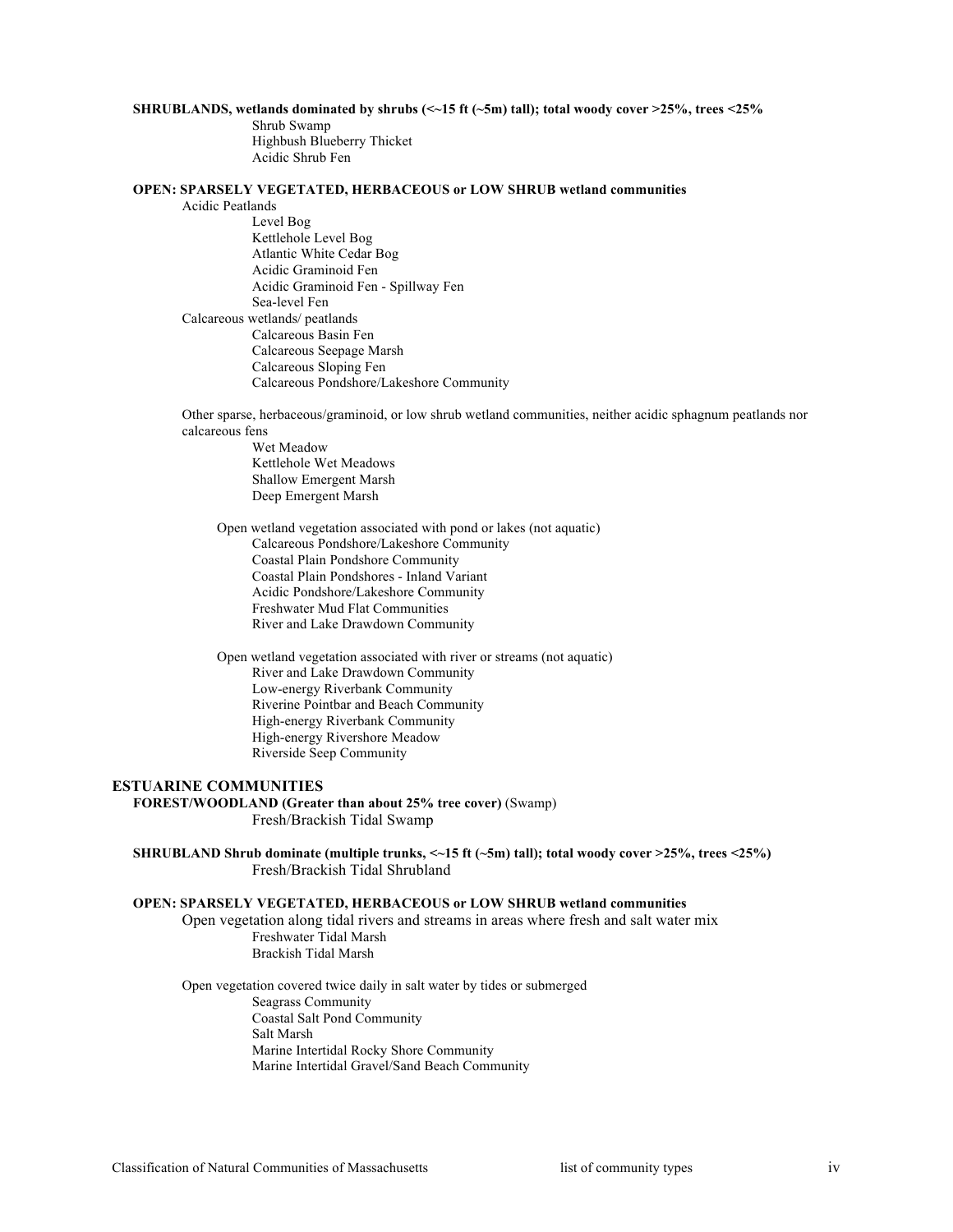# **Introduction**

The main purpose of this classification is to provide a framework for describing, inventorying, and tracking natural communities for conservation in Massachusetts. The community types identified in the classification are intended to be recognizable in the field and meaningful to a broad conservation audience including writers of town open space plans, land managers, environmental reviewers and consultants, and ecologists doing field studies.

**What is a Natural Community?** Natural communities are defined as groups of species that recur together in (usually) particular environmental conditions. A community may have indicator species that occur primarily in a particular type of community. It has characteristic species and usual species that generally occur in the particular type of community, but also occur in other types of communities. In a particular type of community these species occur together in different locations in similar structures and proportions. Occurrences of a community type tend to be in sites with similar chemistry, soils, moisture, slopes, temperature ranges, and other physical conditions.

Communities have structural attributes that affect what plant and animal species are part of them. Vertical diversity is provided by different layers of vegetation and its density. Different types of trees have different shapes and shade the lower layers differently. Different tree species also affect nutrient movement differently which influences what other species will co-occur with them. Shrubs and tall herbaceous plants do the same especially when they are dominant. Communities have horizontal diversity produced by more or less sun, moisture, rock outcrops, soil exposure, and other physical and biological variables. Underlying it all is the physical environment, the geology of the land and the regional climate controlling what species can grow, what is present. Past disturbances, including glaciation thousands of years ago, and more recent hurricanes and human land use - particularly the extensive land clearing, cultivation, and reforestation that occurred after European settlement - influence the species mixes and community structure seen today.

Diversity is an attribute of communities: the numbers of species and their relative abundances affect communities in different ways. A particular species may be abundant and dominant in one type of community and barely present in another type where it would not exert control on what other species are present, resulting in a different community type. Not all natural community types have a wide diversity of species: appropriate native diversity may be low in certain, generally stressful, conditions (for example, a dry site on sand with low nutrient availability on acidic soils may support a naturally low diversity Pitch Pine - Scrub Oak Community).

For organizational purposes in this classification the community types are differentiated by ecological processes then structure (growth form of the dominant species), followed by species composition and physical substrate. System (Terrestrial (upland), Palustrine (wetlands but not aquatic), and Estuarine (affected by tides or ocean waters) is the first division in this classification. The Systems are then each subdivided into forest, and not forest but shrub dominated, and not forest or shrub dominated but dominated by herbaceous vegetation or sparsely vegetated - open.

**Naming Conventions:** The names of the natural communities in this classification are intended to be descriptive labels that highlight important species or features of the particular types of natural community. Sometimes a physical character such as in a rock outcrop or cliff or riverbank controls what species will be present: in those cases the name often includes that feature; examples include Calcareous Rock Cliff and Low-energy Riverbank Communities. Other community types are characterized by one or more dominant (or main) species and are named for them: Mixed Oak Forest and Hemlock Swamp are examples. When community name includes species names, the intent is to use the names of the most common and dominant species that affect or control what other species are present. Naming the dominant species may lead to inclusion of characteristic but not diagnostic species such as Red Maple: this version of the classification has changed the names of several forested wetlands to Red Maple - Other Species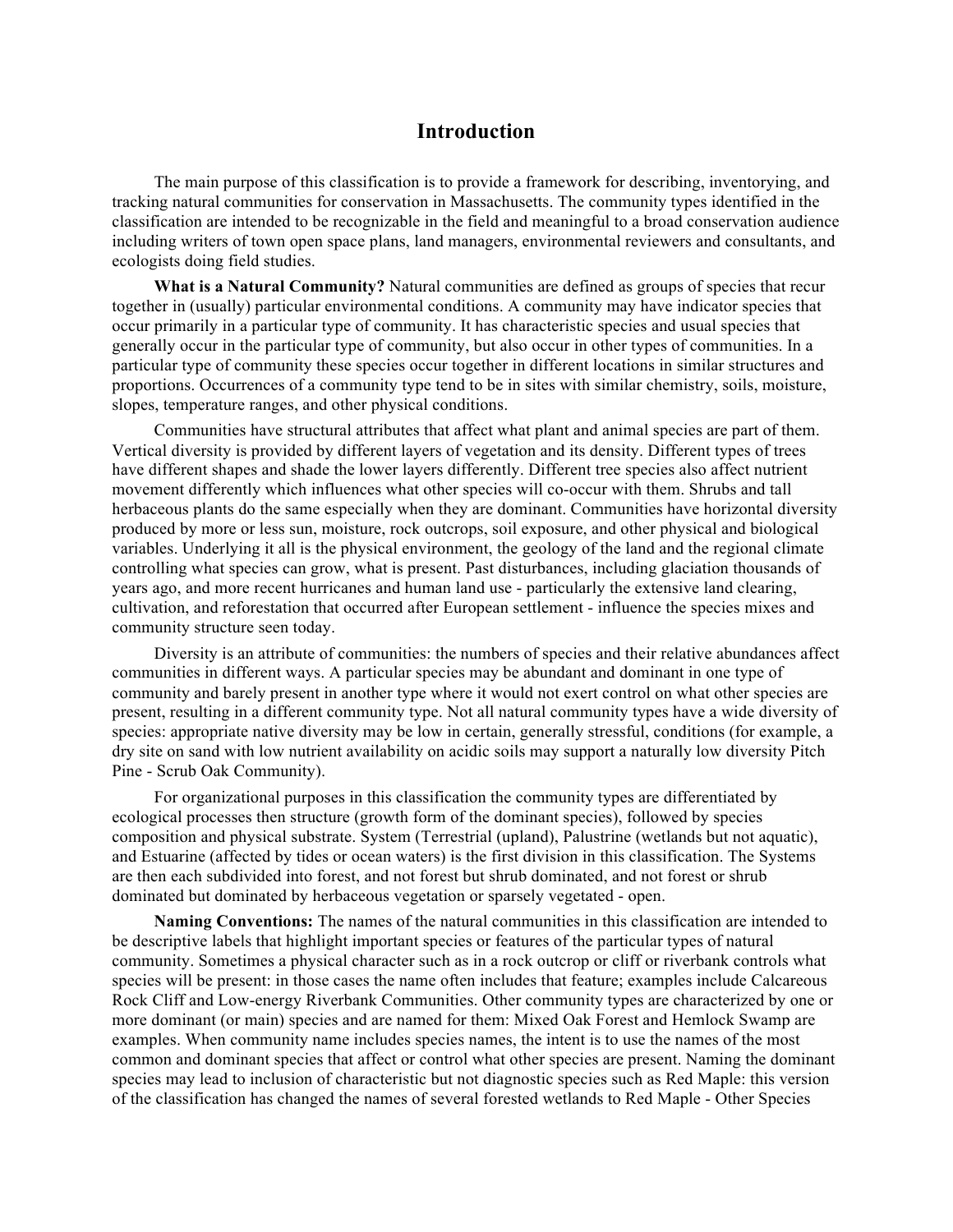Swamps to emphasize the importance of Red Maple in these community types (examples include Red Maple - Black Gum Swamp and Red Maple - Black Ash Swamp). *Cultural* is used in a community name or in its attributes to indicate that the community so attributed was overtly created by human management activities (River and Lake Drawdown Community and Cultural Grasslands) or that the community developed on a human created physical feature (Acidic Graminoid Fen - Spillway Fen). Each of these named cultural community types provides habitats for species of conservation interest, although the community itself is not a focus for conservation. Some community types of conservation focus may be managed to impede succession to forest, but are dominated by native rather than non-native species (Sandplain Grasslands and Sandplain Heathlands particularly the Inland Variants of both are examples). The focus on native species, along with the intent of the land management, is the main differentiating feature of natural vs. cultural communities in this classification. Some of the differentiation may, of course, be arbitrary.

**Purpose of the Classification:** This natural community classification is designed to describe vegetation at a scale that is meaningful for conservation and land protection. A classification provides a convenient mechanism for reducing the complexity of natural vegetation to a relatively small number -- 107 in this case -- of somewhat homogeneous and relatively easily understood, but abstract and artificial, groups. Any classification requires somewhat arbitrary categories and lines between types; classifications differ on where the lines are drawn. Vegetation classifications are influenced by their intended use – the use of this one is for conservation, and, indeed, focuses on the uncommon.

One way NHESP works to protect the components of biodiversity is to evaluate the conditions and distribution of natural communities across the state. Analyzing and evaluating natural communities requires knowing what they are. A first step in acquiring knowledge of natural communities is to classify them - to name and describe what is known and establish a common parlance for discussing them. The classification framework then identifies what is not well known and encourages the gathering of missing information.

The intent of this classification is to describe communities that can be identified in the field and to accurately (if arbitrarily) divide the vegetation of Massachusetts into identifiable and useful categories. Terrestrial, Palustrine, and Estuarine communities are included; Aquatic and Marine communities are **NOT** addressed in this classification.

Natural community types include variation that is part of the community description. In defining the composition and structure of the community types, variations within those community-types are often identified; further information on the variations may lead to further splitting or lumping of the identified types in later versions of the classification. Small patches of included variation is generally considered to be part of the prevailing community; occasionally large (mappable) patches of variation are considered to be different types of communities. For example, very small patches of rocky outcrops in a forest may be considered to be part of the expected structure of the forest, but outcrops large enough to have full sun or other distinct conditions would be considered to be communities separate from the surrounding forest. Age of communities (time since a major disturbance), its state of succession, also leads to variation. Some vegetation in early successional stages, generally in relatively open conditions that have a distinct species mix, are identified as community types in this classification. However, successional forests are generally lumped into very broadly defined community types, with successional patches included as part of the variation of the prevailing community type. Descriptions of types of cultural communities (plant communities planted and maintained by humans for direct use by humans or domesticated animals such as forest plantations, orchards, and pastures) could be expanded, but most are not of conservation focus, so will probably continue to be lumped into a few groups.

Many communities occur with others in mosaics that share conditions and processes, such as water flowing through a wetland complex with no one community-type independent of the others or the unifying conditions. Communities are most effective as units of conservation when the controlling ecological processes can be maintained or restored. Identifying communities in the functional systems of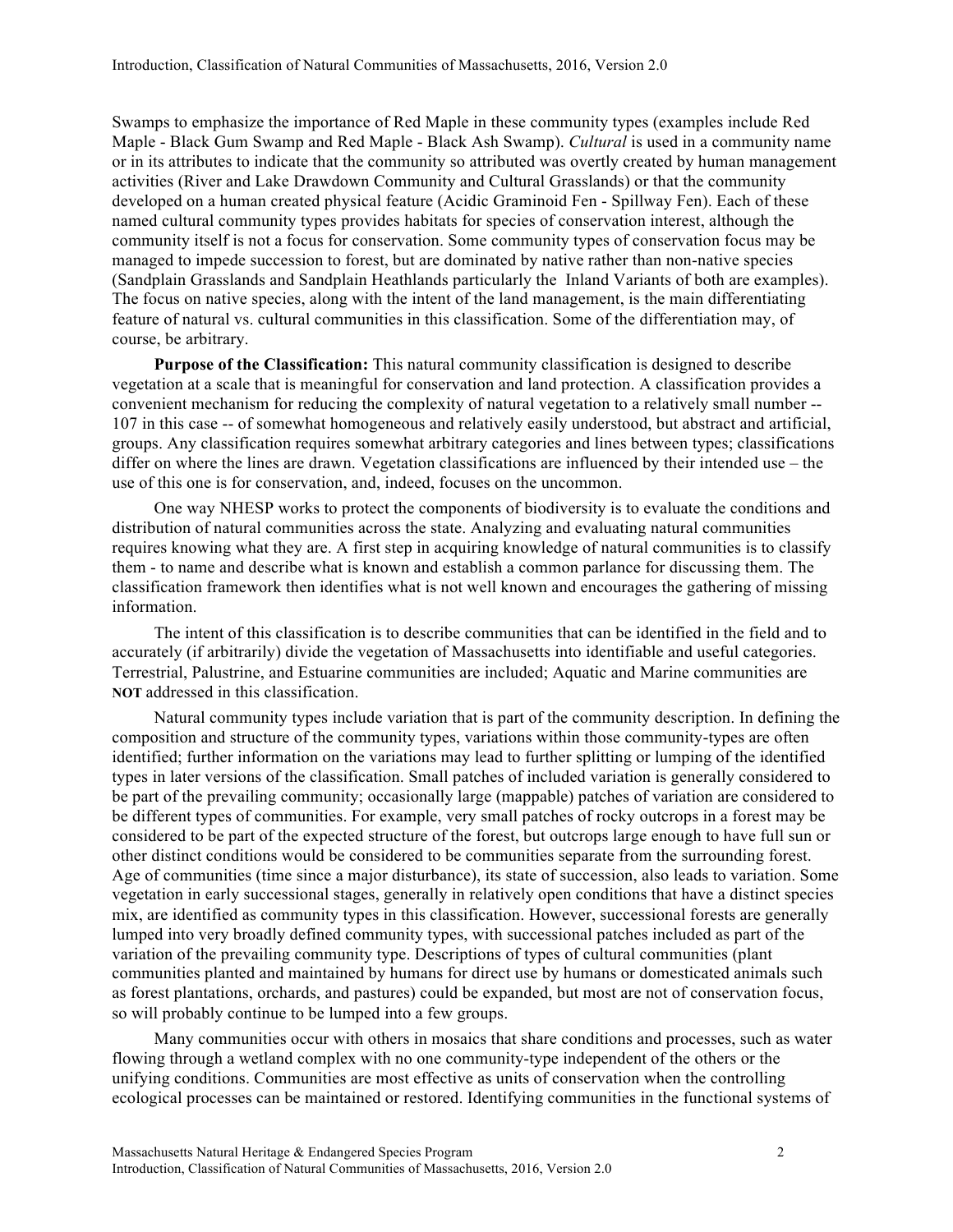which they are a part is a step in their conservation. In the classification, some of those ideas are addressed the Environmental Setting (Description in the fact sheets) part of the community description. (Functional systems are not the same as the hierarchy of the key - that is a rock cliff face may be found in the key under non-forested, open communities, but is found on the ground surrounded by forest.)

The community descriptions here are for occurrences in exemplary conditions, they are abstract: many community occurrences approach but do not meet the criteria of the abstract, but still qualify as that community type. Many actual communities are disturbed by nature or humans, some are in climatic, topographic, or geological conditions different from the idealized, and others occupy some middle ground between described communities. Because communities are made up of plant species that have individual responses to environmental variables, the communities described grade into other community types. In addition, the role of land use history is very important in the location and definitions of natural communities in Massachusetts. Over four hundred years of intense use of the land in the state appears to have had a homogenizing effect that overrides some of the influences of climate and landscape position (for example, see Foster et al. 1998, and other papers from the Harvard Forest). Some of this homogenization of communities is reflected in the difficulty of defining distinct community types and in the prevalence of mid-successional species in many of the community descriptions as well as in the actual community occurrences.

The community-types that are described here are parts of the habitat for the animal species that use them. Birds may nest in one type of community, feed in another, and then leave entirely. Other animals also move between community types for different needs. Generalist species might have individuals occurring in a variety of different community types.

Despite the problems of classifying vegetation in a working landscape, we do find recurrent groupings of plant species and associated animals that share responses to environmental conditions. Species that have restricted ranges and particular environmental requirements are often used as indicators of the communities in which they occur. Other species are found in a range of conditions and occur in a variety of community-types, so are less useful as indicators, although they may be characteristically present in a given community type. These natural groupings of species, or natural communities, tend to vary simultaneously in response to soil moisture gradients, temperature gradients, and nutrient gradients, in a multidimensional, rather than linear, way. Thus, there are southern and northern versions of dry to wet gradients, acidic to less acidic, and nutrient poor to nutrient rich communities, and all the other interactions as well. While not all the possible variations result in distinctly different communities, there is a lot of variation in the real world.

### **Relationship to other classifications**

This classification focuses on the natural communities of Massachusetts, which are closely related to the natural communities of the region and particularly the surrounding states. All of the surrounding states have published classifications for their state's natural communities; most are available on line and all are cited in the reference list. Differences from other state's classifications are, of course, confounded by geographic differences in species distributions in the states, as well as issues of different levels of definitions. NatureServe (with the Ecological Society of America and the US Federal Geographic Vegetation Subcommittee) has developed the United States National Vegetation Classification (USNVC). The Massachusetts Classification descriptions include the USNVC/NatureServe synonyms for those who want more finely divided community-types – the USNVC Associations. The accuracy of the cross-walks made here to the USNVC synonyms is variable, which is at least partially a result of the lack of clear boundaries between or among community types.

# **Organization of the classification**

This classification divides natural community **types** into three major systems: Terrestrial, Palustrine and Estuarine. Keys to assist in differentiating the community types are included for each system. Within the System, the structural dominance – growth form or physiognomy such as forest, shrubland,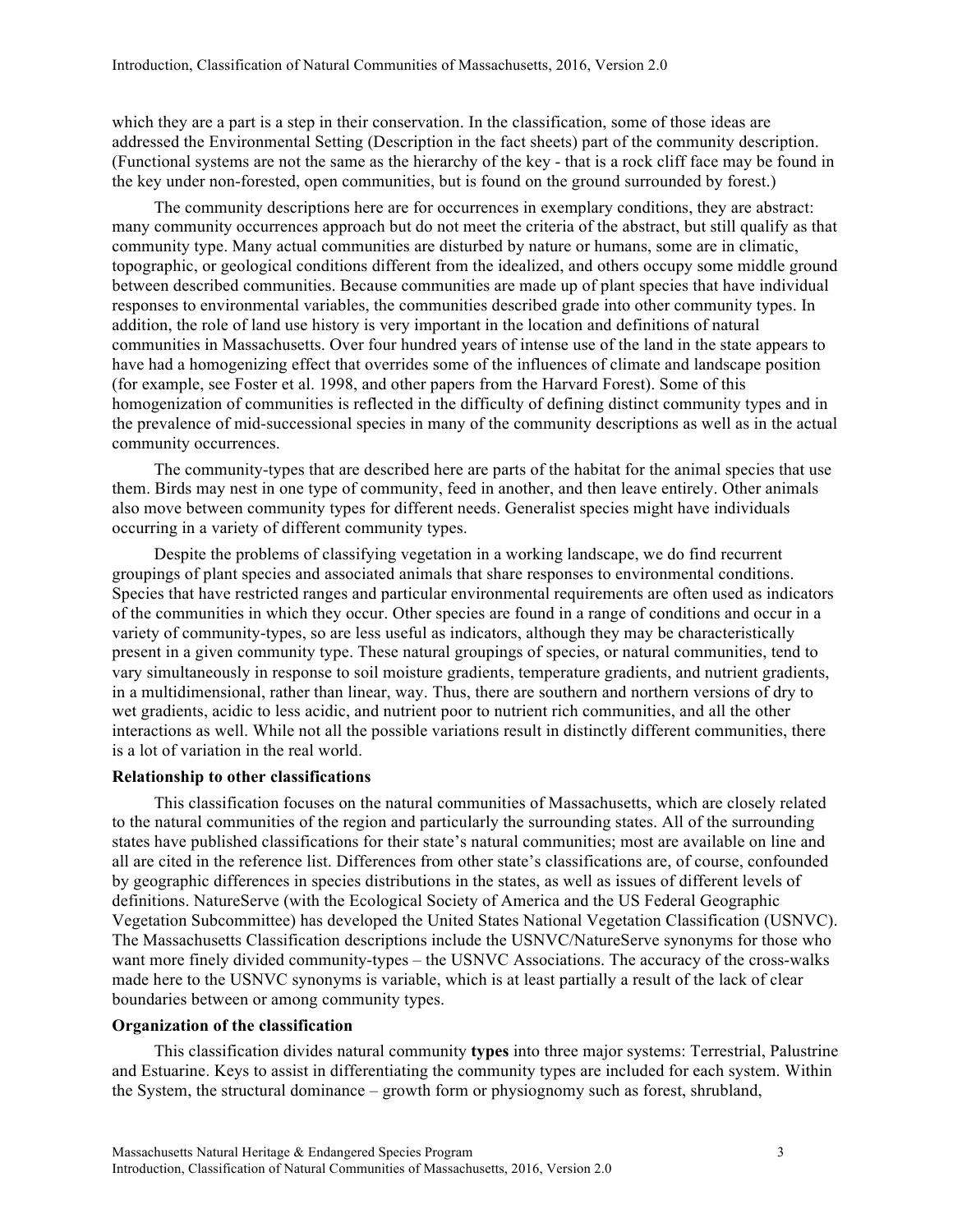herbaceous, and open or sparsely vegetated – is used as a division of types. The forested categories in the Terrestrial and Palustrine sections are subdivided into coniferous (evergreen), deciduous, and mixed.

A significant presence of water is used to define the Palustrine system, and the presence of water with some salinity or tide for inclusion in the Estuarine category. All tidally influenced communities are in the estuarine category whether the tidal water is saline or fresh. Upland salt spray communities not influenced by tides are treated as Terrestrial.

Terrestrial: The vegetation of terrestrial communities is not significantly influenced by standing or moving water. The forested community types have more than about 25% tree canopy, which includes woodlands of USNVC/NatureServe and other classifications. If mature trees are absent, and if shrubs are present forming more than about a 25% shrub layer cover overall, the community is considered to be a shrubland. Herbaceous communities are relatively open communities with neither forest nor shrub canopies. Many of the open herbaceous or sparsely vegetated communities are divided by their substrate type, rock or sand for convenience.

Palustrine: The palustrine section of the Massachusetts natural community classification includes all freshwater, non-tidal wetlands dominated by trees, shrubs, or persistent emergents, including mosses and lichens. This definition is slightly different from Cowardin (1979) who also included small, shallow aquatic beds with submersed and floating-leaved aquatics, and tidal wetlands where salinity due to oceanderived salts was less than 0.5%. In this Massachusetts' classification, submersed and floating-leaved aquatics are not included (other organizations are working on aquatic classifications), and all tidal wetlands are included in the estuarine section. The palustrine section does include riverside communities that receive annual or semi-annual overbank flooding, e.g. floodplain forests. High-terrace floodplain forests are included in the palustrine section in order to group them with other floodplain forest communities. In this classification of natural communities, the term Wetlands is not used in the sense of a legally defined "jurisdictional wetland." The ideas certainly overlap, but the "jurisdictional wetlands" and their boundaries are determined by legally defined techniques not included in this classification.

Estuarine: Estuarine communities are subject to varying salinity, tidal actions, and wind. Estuaries include tidal habitats and adjacent tidal wetlands in which ocean water is at least occasionally diluted by freshwater from the land. Estuarine areas extend landward and up streams to where oceanic salts (formally defined as above 0.5 ppt salinity in an annual average low flow period) or tides (including freshwater tidal areas) have an influence on the vegetation. Hyper salinity (compared to the ocean) may occur temporarily in some areas from evaporation (such as in salt ponds). The estuarine area extends offshore to areas with freshwater influence on the seawater, called subtidal communities that include seagrass beds. Many Estuarine and Marine (no freshwater influence) communities are outside of the jurisdiction of the Division of Fisheries and Wildlife and are not included in this classification which is generally limited to communities defined by vascular plants. As with the aquatic communities, other organizations have taken responsibility for developing regional or national marine classifications.

### **Species Nomenclature**

The scientific and common names of organisms are intended to be consistent with the following: Vascular plants:

Cullina, Melissa Dow, Bryan Connolly, Bruce A. Sorrie, and Paul Somers. 2011. The vascular plants of Massachusetts: a County Checklist First Revision. Massachusetts Division of Fisheries and Wildlife, Natural Heritage & Endangered Species Program. Westborough, MA. Mammals:

Cardoza, James E., Gwilym S. Jones and Thomas W. French. nd. State Mammal List. 4<sup>th</sup> Edition. Available only from http://www.mass.gov/eea/agencies/dfg/dfw/fish-wildlifeplants/state-mammal-list.html downloaded 2016

Birds: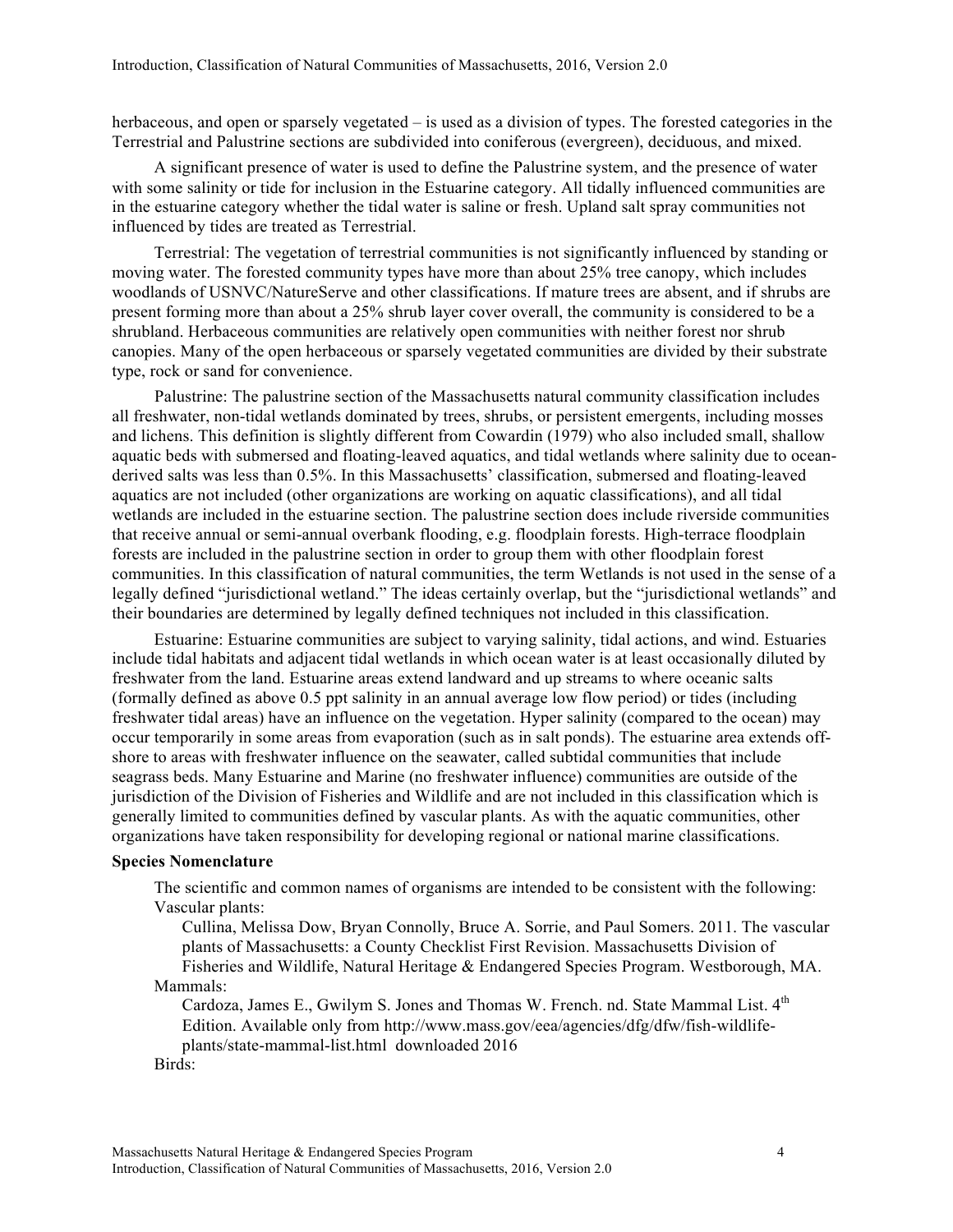Blodget, B.G. 1998. Checklist of the birds of Massachusetts. Massachusetts Division of Fisheries and Wildlife. Westborough, MA.

http://www.mass.gov/eea/docs/dfg/dfw/wildlife/wildlife-facts-pubs/bird-list.pdf The American Ornithologists Union Checklist of North American Birds incorporates the most up to date changes in bird classification and nomenclature: http://checklist.aou.org/ Reptiles and Amphibians:

Cardoza, James E. and Peter G. Mirick. revised 2009. State Reptiles & Amphibians List, 3rd edition. Massachusetts Division of Fisheries and Wildlife, Fauna of Massachusetts Series No. 3. Westborough, MA. http://www.mass.gov/eea/agencies/dfg/dfw/fish-wildlife-plants/statereptiles-and-amphibians-list.html

# **Request for information**

This classification identifies example sites where the community-types can be found on lands with public access in Massachusetts. The NHESP database includes sites on less accessible land. NHESP continues to incorporate records of good occurrences of all community-types into its database, with the most common (types generally categorized as Low Priority for conservation) being tracked only by exemplary occurrences (definitions of exemplary are being developed for each community type), and the rarest (Priority types) being tracked by all known occurrences. There is a sliding scale for inclusion in the NHESP database for the less rare types. Evaluation of the proportion of occurrences on conservation land and identification of which types need further protection have been incorporated into DFW's conservation planning projects as the natural community classification has been developed. NHESP is always interested in reports of additional locations of uncommon or exemplary community occurrences; this will not necessarily result in those locations becoming published information.

Management and restoration knowledge developed and collected on the various community types increases the protection of the biodiversity of Massachusetts. Management needs of communities are seldom well known. The descriptions of the community types in the Classification (not the fact sheets), include some of the management issues identified by field biologists who have been to occurrences of the communities described. Management needs of the described communities can always be improved and refined.

This classification of the natural communities of Massachusetts was written in order to provide a basis for discussing and conserving diversity of the types of vegetation in the state. The primary aim is to describe natural communities of conservation interest in Massachusetts, while including all the vegetation of the state. The overall tendency in this classification is to lump rather than to split. However, communities that have been well-studied (e.g. floodplain forests, acidic peatlands, Atlantic white cedar swamps) are usually more finely divided. Mostly, though, the many vegetation associations occurring within broadly defined communities are not described separately. Instead, the variation in vegetation is included within the vegetation description field. As more data are accumulated, more divisions and reorganization will undoubtedly occur.

This classification represents the best knowledge about Massachusetts' communities from the field data and literature compiled to date. It is by no means complete or absolute. Instead, it should be regarded as a framework that can be field-tested and revised. Communities can be added, deleted, divided, or combined with increased knowledge of Massachusetts' natural communities. There are inconsistencies, some fields are incomplete, some community descriptions overlap. Any assistance with refining those issues would be helpful. All comments, feedback, and community information are welcome and appreciated. Your help will greatly improve the result.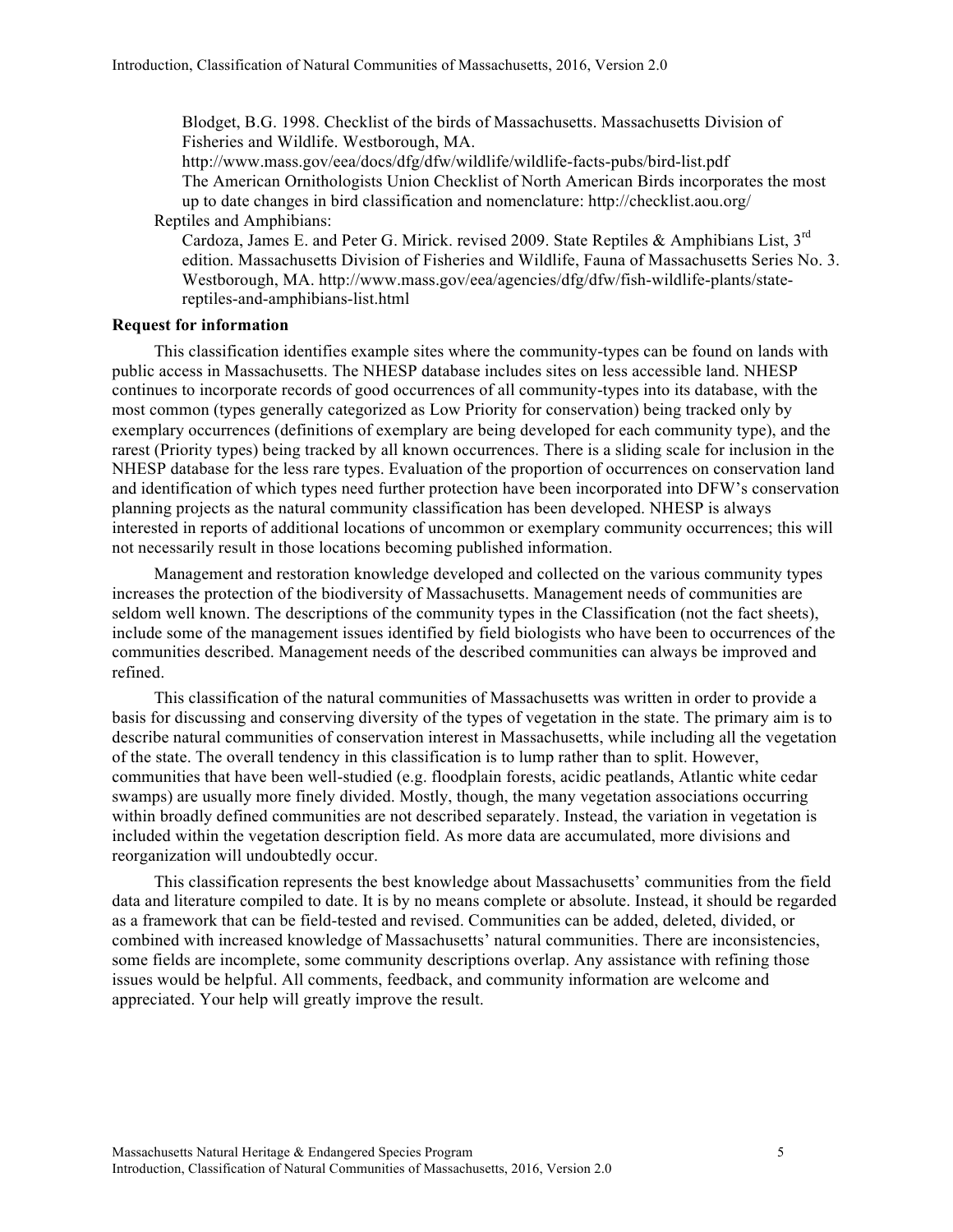# **CLASSIFICATION PAGE GUIDE**

| <b>Community Name:</b> | Name used to describe the community in Massachusetts                                                                                                                                                                                                                          |                                                                                                                                                                  |  |
|------------------------|-------------------------------------------------------------------------------------------------------------------------------------------------------------------------------------------------------------------------------------------------------------------------------|------------------------------------------------------------------------------------------------------------------------------------------------------------------|--|
| <b>Community Code:</b> | Unique ten digit alphanumeric element code (ELCODE) assigned to the<br>community.                                                                                                                                                                                             |                                                                                                                                                                  |  |
| <b>State Rank:</b>     | Community state rank (SRANK) that reflects the community's rarity and threat<br>within Massachusetts, with regard to its regional rarity and threat. The SRank<br>system was developed for Natural Heritage programs by The Nature<br>Conservancy. The SRANKs are as follows: |                                                                                                                                                                  |  |
|                        | $S1=$                                                                                                                                                                                                                                                                         | Typically 5 or fewer occurrences, very few remaining acres or miles of<br>stream, or especially vulnerable to extirpation in Massachusetts for<br>other reasons. |  |
|                        | $S2=$                                                                                                                                                                                                                                                                         | Typically 6-20 occurrences, few remaining acres or miles of stream, or<br>very vulnerable to extirpation in Massachusetts for other reasons.                     |  |
|                        | $S3=$                                                                                                                                                                                                                                                                         | Typically 21-100 occurrences, limited acreage or miles of stream in<br>Massachusetts.                                                                            |  |
|                        | $S4=$                                                                                                                                                                                                                                                                         | Apparently secure in Massachusetts.                                                                                                                              |  |
|                        | $S5=$                                                                                                                                                                                                                                                                         | Demonstrably secure in Massachusetts.                                                                                                                            |  |
|                        | $SU=$                                                                                                                                                                                                                                                                         | Status unknown in Massachusetts.                                                                                                                                 |  |

# **Map of Ecoregions where the community is known, from the NHESP database:**

See the discussion of the ecoregions in the Appendix

Each community description is accompanied by a line map showing the ecoregion boundaries used by DFW. Ecoregions in which the community type is known to occur (i.e., NHESP has field data for the community including vegetation descriptions and/or plot data) are shaded in gray.

The community ecoregion maps are intended to give the user an idea of where a certain community type might be encountered and also to identify ecoregions for which community data are needed.

| Concept:                                              | Brief general description or word-picture of the community.                                                                                                                        |  |
|-------------------------------------------------------|------------------------------------------------------------------------------------------------------------------------------------------------------------------------------------|--|
| <b>Environmental setting:</b>                         | Detailed description of the landscape setting, soils, water chemistry, and other<br>physical characteristics of the community.                                                     |  |
| <b>Vegetation Description:</b>                        | Detailed description of the vegetation structure and characteristic plant species<br>of the community.                                                                             |  |
| <b>Differentiating</b><br><b>Occurrences:</b>         | Discussion that highlights distinct features of the community type with lists of<br>related types that it might be confused with and brief notes on their distinctive<br>features. |  |
| <b>Habitat values for</b><br><b>Associated Fauna:</b> | Description of the habitat that the community provides for animals,<br>including birds, small mammals, amphibians, reptiles, and invertebrates.                                    |  |
| <b>Examples with:</b><br><b>Public Access</b>         | List of representative examples of the community in areas with public access.<br>For particularly sensitive communities, specific examples are not listed.                         |  |
| Threats:                                              | A description of known threats to the community.                                                                                                                                   |  |
| <b>Management needs:</b>                              | A description of management activities that may be necessary to maintain<br>community occurrences and the quality of those occurrences, when known.                                |  |
| <b>USNVC/NatureServe:</b>                             | Synonyms in the National Vegetation Classification. Crosswalk updated in<br>2015-2016 from USNVC.org. [Association codes are written in brackets.]                                 |  |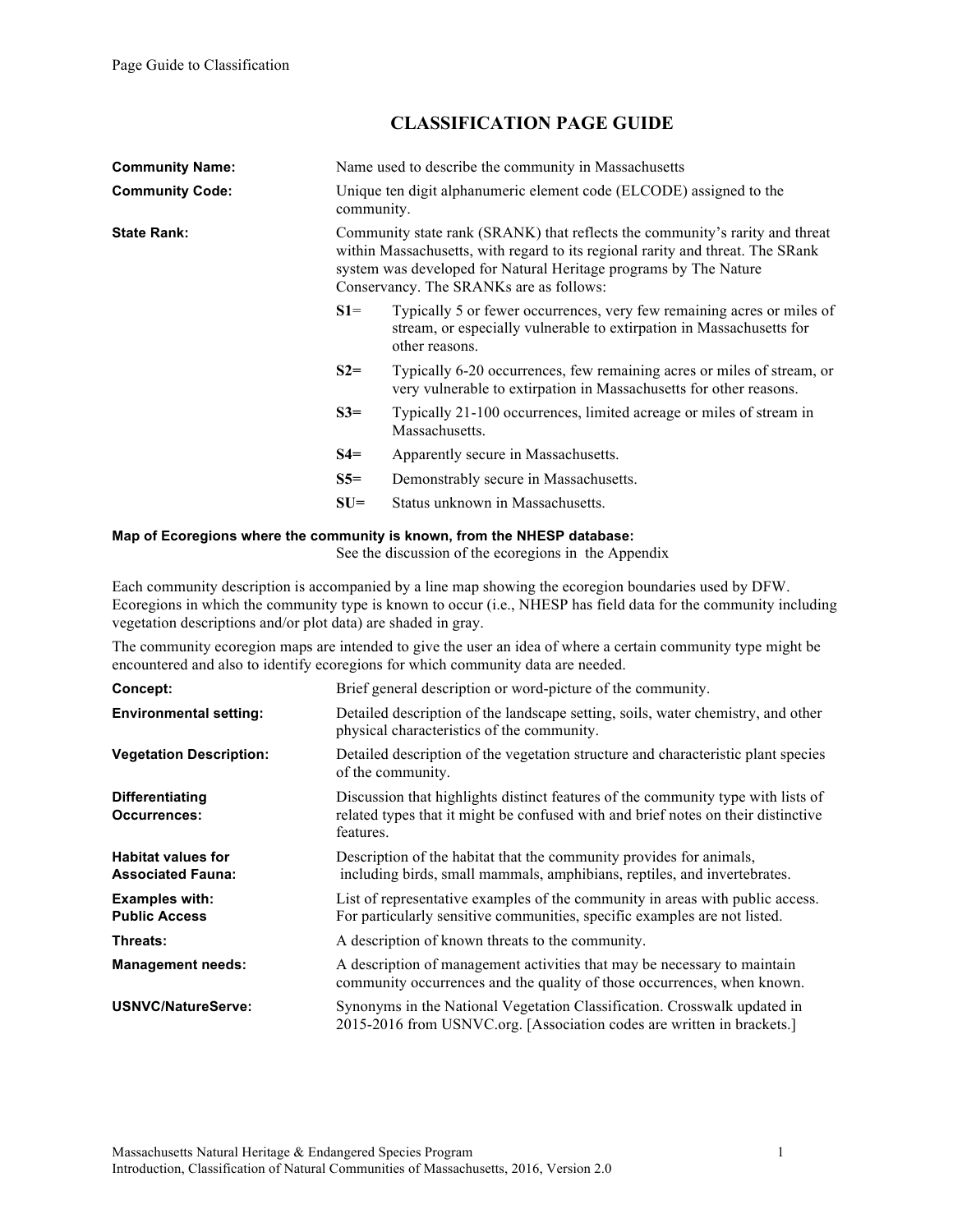# **Community Distribution Maps: Ecoregions**

Ecoregions (or ecological regions) are broad areas of relatively homogeneous vegetation, soils, climate, geology, and patterns of human use. Ecoregions have been developed for the United States to provide an ecological framework for inventorying and assessing environmental resources. Different agencies and organizations have developed somewhat different ecoregions and have called them by different names to indicate hierarchy of scale and to avoid confusion: the USDA US Forest Service (USFS) hierarchical framework of ecological units divides the United States into provinces, sections, and subsections. Massachusetts falls within three sections of two USFS Provinces of the United States- Lower New **England Section** (221A) of the **Eastern Broadleaf Forest Province** (221) and the **New England Piedmont Section (M211B) and Green, Taconic, Berkshire Mountains Section (M211C) of the Adirondack-New England Mixed Forest - Coniferous Forest - Alpine Meadow Province (M211). USFS sub-sections are** called Ecoregions of Massachusetts in this classification; they are particularly useful for statewide ecological inventory and assessment activities, including vegetation classification.

The USFS sections and sub-sections in Massachusetts are regional and extend into surrounding states: the apparently unconnected parts of 221Ag on the Connecticut border are actually connected in Connecticut as are the two parts 221Ae. However, in this Massachusetts classification of natural communities, the eastern and western parts of 221Ae are described separately and treated as separate ecoregions because the uncommon natural communities and rare species of the areas are distinct although the overall upland forest types are more similar to each other than to forests in the higher elevation M211Cc that occurs between them in Massachusetts.



Fig. 1. DFW Ecoregions of Massachusetts: boundaries based on USDA Forest Service Ecological Subsections (Cleland et al 2007; McNab et al 2007), with refinements west of the Connecticut River (de la Cretaz & Kelty, 2008).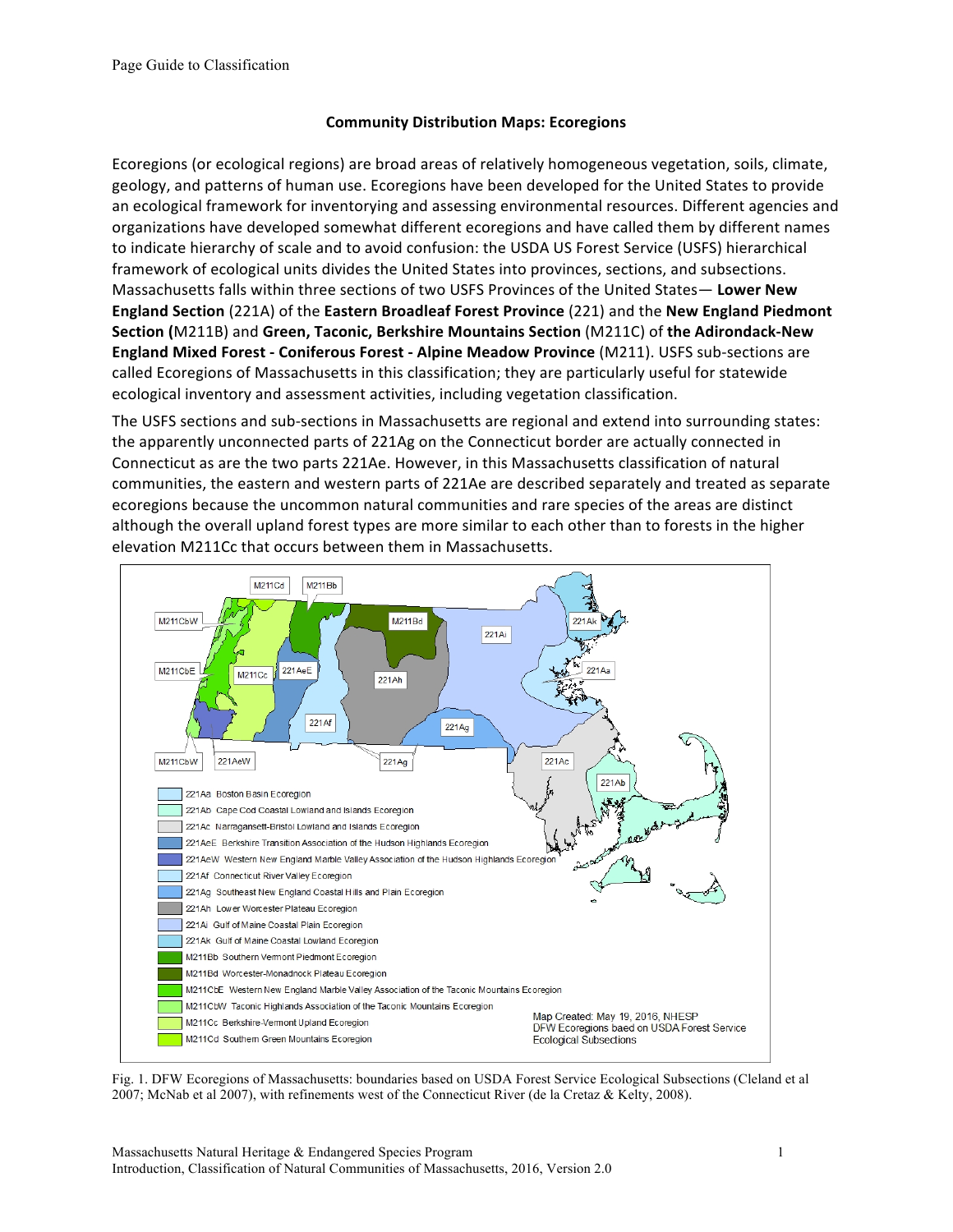The USDA Forest Service (USFS) and the US Environmental Protection Agency (EPA) have each developed versions of ecoregions for New England that include Massachusetts. The core areas of both sets of ecological regions are similar although the boundaries vary in detail.

Earlier versions of *The Classification of Natural Communities of Massachusetts* used a now outdated map of the ecoregions of Massachusetts prepared by the EPA in 1994. Since then the EPA and the USFS have each produced updated maps showing variously named ecological regions that we call ecoregions (EPA Level IV – Griffith et al 2009; USFS – McNab et al. 2007). Additional finer descriptions and boundary adjustments for the USFS subsections west of the Connecticut River were put together for the USFS by a team at the University of Massachusetts-Amherst (de la Cretaz and Kelty, 2008). During the time that these ecoregion boundaries and descriptions were being revised, the Massachusetts Division of Fisheries & Wildlife's (DFW's) Forestry Project incorporated the USFS ecological regions (subsections) into planning for habitat management (Forest Management Planning webpage;

(http://www.mass.gov/eea/agencies/dfg/dfw/wildlife-habitat-conservation/forest-managementplanning.html). As a result of the past changes and agency use of the USFS based ecoregions, the USFS based ecoregions (USFS subsections) were used as the basis for the distribution maps of the natural communities in this classification. The USFS and US EPA Level IV (2009) ecoregions primarily differ in boundaries: the core areas of identified subsections / sub ecoregions are generally similar. The differences reflect both that different approaches were taken to delineating the ecoregional lines, and also that most changes in vegetation, climate, and geology are gradual and the actual boundaries among types are somewhat arbitrary and fuzzy (as shown in 'fuzzy boundaries' between types in the 1994 EPA ecoregions). The USFS has descriptions of their sections, but not of the subsections. West of the Connecticut Valley, there are descriptions of the subsections and Land Type Associations (LTAs) (more finely defined areas within the subsections) from de la Cretaz and Kelty (2008). The 2009 EPA descriptions of their ecoregions are at the scale used in this classification. Because the core areas described by the EPA are similar to the USFS areas, language from the EPA descriptions was incorporated as seemed useful. LTA language was also used where it clarified the description of the DFW ecoregion: however because the LTAs are more finely divided than the DFW ecoregions, those descriptions were combined and edited to inform the final DFW ecoregion description. In addition, the original 1994 EPA ecoregion descriptions as synopsized in the 2000 edition of the *Classification of Natural Communities of Massachusetts* continue to describe the core areas of the DFW ecoregions and informed many of the new descriptions. (The main differences between the DFW ecoregions and the 1994 EPA ecoregions used in the earlier versions of the natural community classifications, besides relatively minor differences in boundary locations are: the 1994 EPA ecoregions did not separate the coastal areas as distinctly as do the DFW, USFS, and the 2009 EPA maps so that the Worcester area extended to the ocean; 221Ag Southeast New England Coastal Hills and Plain, an area that extends through Rhode Island and Connecticut was not recognized in the original EPA ecoregions; the Berkshire Highlands were separated into two parts not separated in the DFW ecoregions, and the DFW ecoregions include Southern Green Mountain lobes not recognized in the EPA ecoregions; and the western New England Marble Valleys were seen as one unit.)

# DFW Ecoregions:

Lower New England Section of the Eastern Broadleaf Forest Province (221A) (close to the EPA Level III Northeastern Coastal Zone (59)) covers most of southern New England and the coastal areas to the north, including most of eastern and central Massachusetts. Appalachian oak forests and northeastern oak-pine forests are the natural vegetation types, growing on relatively nutrient-poor soils. The **Boston Basin Ecoregion (221Aa)** has low, rolling topography that is dominated by urban and suburban land. Most natural vegetation has been removed leaving patches of oak and white pine-oak forests, maritime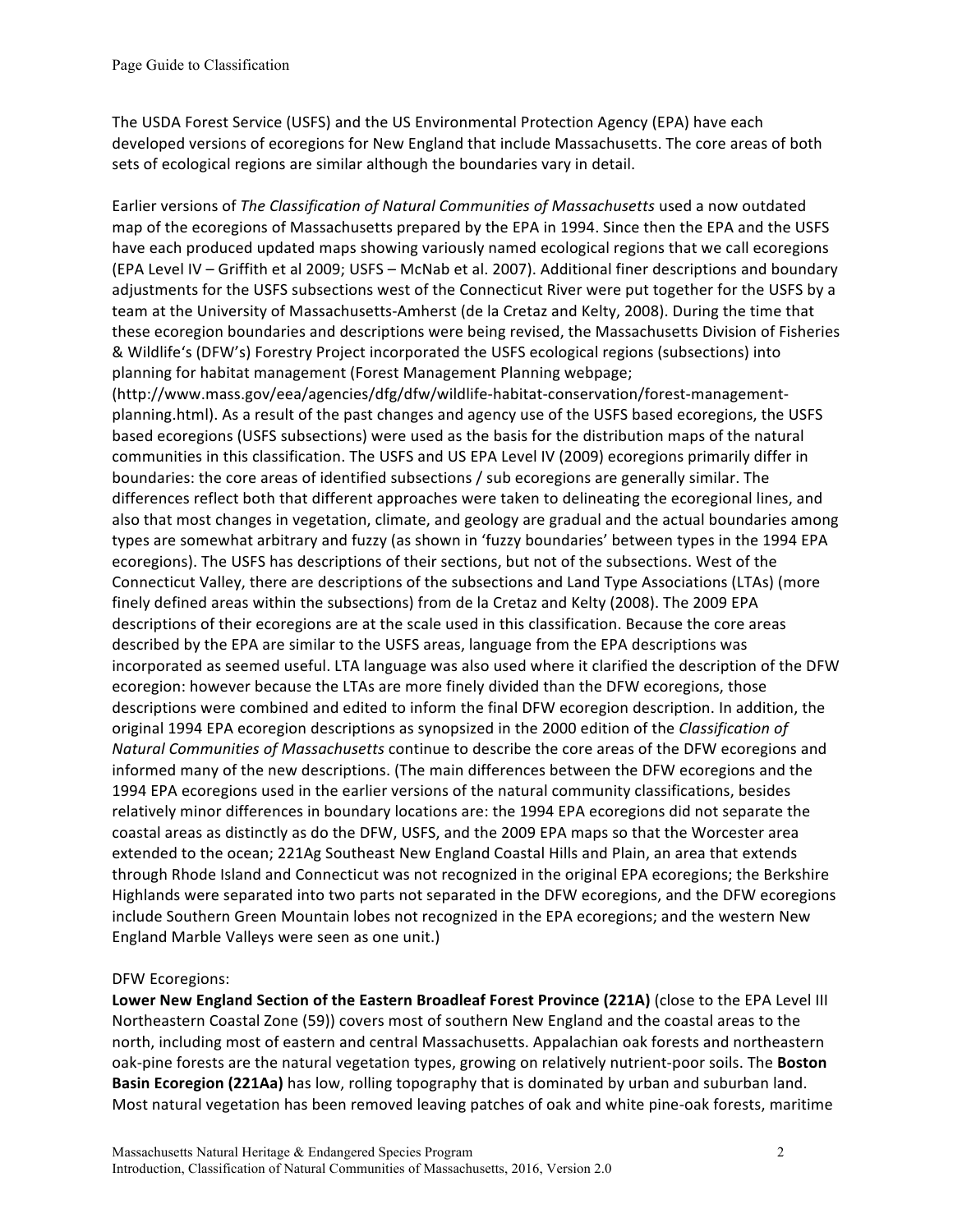shrubland and dunes, and salt marshes. Nearly half of the plant species in the ecoregion are non-native. The Cape Cod Coastal Lowland and Islands Ecoregion (221Ab) (EPA Level III Atlantic Coastal Pine Barren (84) is characterized by terminal moraines and outwash plains left by glaciers, and by coastal deposits. Much of the surface water is naturally acidic with limited available nutrients. This ecoregion is distinguished by moderate maritime climate, stunted pine and oak forests, numerous kettle ponds, salt and freshwater wetlands, and sand dunes. The **Narragansett-Bristol Lowland and Islands Ecoregion (221Ac)** has flat to gently rolling irregular plains where bedrock outcrops are uncommon, and thick glacial till and outwash deposits cover the area. There are low gradient streams and numerous wetlands. The vegetation is coastally influenced oak and oak-pine forests with various combinations of central hardwood species. Branches of the Westfield River join in the center of the Berkshire Transition **Ecoregion (Association) of the Hudson Highlands (221AeE)** and flow east to the Connecticut River. The vegetation is dominated by a mix of northern, transition, and oak-conifer forests, with oaks more common southwards. Soils are acidic although there is calcareous bedrock in the central area that supports species of rich forests that also occur in enriched alluvial sites. The floodplain and valley of the Housatonic River occupy a large portion of the **Western New England Marble Valley Ecoregion (Association) of the Hudson Highlands (221AeW)** with smaller areas of floodplain and outwash to the east. Low hills with limestone outcrops and soils formed in calcareous glacial till support species-rich communities in a prevailing transition hardwood forest. The **Connecticut River Valley Ecoregion (221Af)** is characterized by a mild climate, low rolling topography with some high hills and ridges, and rich soils. Central hardwoods (oak-hickory) and transition hardwoods are the major forest types. The **Southeast** New England Coastal Hills and Plains Ecoregion (221Ag) is on irregular plains with some low hills including numerous glacial drumlins. Wetlands, including red maple swamps, are abundant. Streams are low to moderate gradient. The prevailing central hardwoods forest has various combinations of oaks and pines with a few areas of transition and northern hardwoods species including sugar maple. The Lower Worcester Plateau Ecoregion (221Ah) is generally higher elevation than to the south and east but has relatively moderate relief compared to northern and western parts of the state. The soils developed primarily on glacial till. The major forest types are transition hardwoods (maple-beech-birch, oakhickory) with some central hardwoods (oak-hickory). Lakes, ponds, and acidic wetlands are common. The large Gulf of Maine Coastal Plain Ecoregion (221Ai) has higher elevations and greater relief than the coastal area to its east but is less hilly and lower than to the west. Low and moderate gradient streams and large rivers drain the area. Mesic to dry oak-pine forests with various combinations of oaks and white pine prevail with some hemlock-hardwood-pine forest and areas of northern hardwood forest in northern areas. The Gulf of Maine Coastal Lowland Ecoregion (221Ak) is a 10 to 20 miles wide coastal strip extending north from the Boston Basin. The ecoregion has relatively low relief, and elevations are mostly from sea level to 250 feet. Extensive glacial deposits blanket this region, with sand beaches that front large salt marshes. The vegetation mosaic includes oak forests, extensive post-settlement white pine, pitch pine in sandy areas, and saltmarsh.

The Adirondack-New England Mixed Forest-Coniferous Forest-Alpine Meadow Province (M211) (close to the EPA Level III Northeastern Highlands (58)) has a modified continental climatic regime with long, cold winters and warm summers. The landscape is mountainous and was previously glaciated. Forest vegetation is a transition between boreal on the north and broadleaf deciduous to the south. This Province has two Sections in Massachusetts that are subdivided into subsections called Ecoregions in this Classification. The **New England Piedmont Section (M211B)** occurs east and west of the Connecticut River Valley along Massachusetts' northern border. It has open, low mountains and monadnocks and northern hardwoods forests. **The Southern Vermont Piedmont Ecoregion (M211Bb)** drains occasionally steep hills in moderate to high-gradient streams to the Deerfield and Connecticut Rivers. Marble and limestone bedrock underlie much of the area, supporting rich vegetation where glacial sediments or